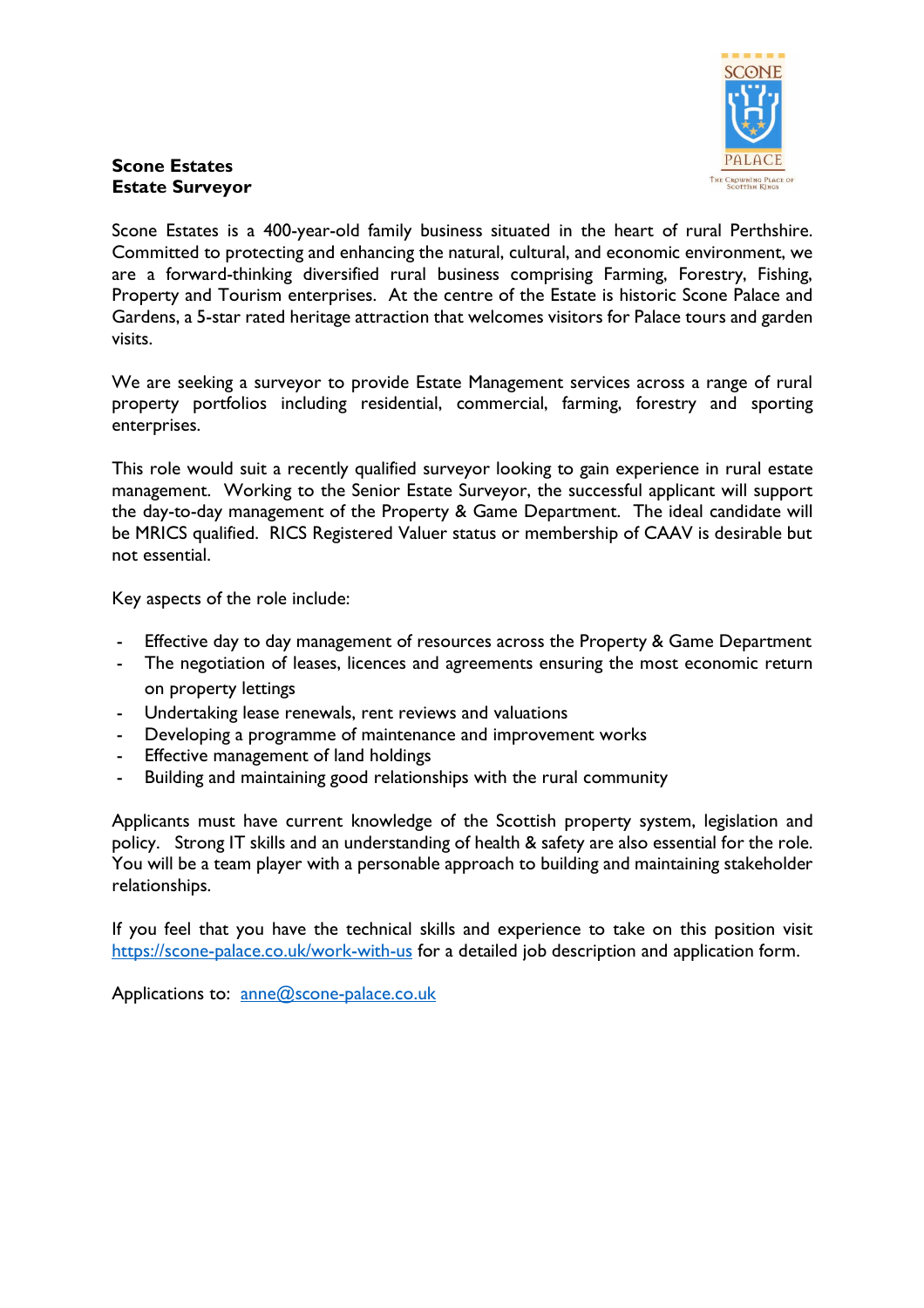

## **Job Description for Estate Surveyor, Scone Estates**

|                                                                                                      | <b>Job Title:</b>                                                                                                                            | <b>Estate Surveyor</b>                                                                  | <b>Responsible to:</b> | <b>Senior Estate Surveyor</b>                                                                                |  |
|------------------------------------------------------------------------------------------------------|----------------------------------------------------------------------------------------------------------------------------------------------|-----------------------------------------------------------------------------------------|------------------------|--------------------------------------------------------------------------------------------------------------|--|
| Main purpose                                                                                         |                                                                                                                                              | Working as a member of the management team to provide Estate Management services        |                        |                                                                                                              |  |
| of job:                                                                                              |                                                                                                                                              | across a range of rural property portfolios including residential, commercial, farming, |                        |                                                                                                              |  |
|                                                                                                      |                                                                                                                                              | forestry and sporting enterprises.                                                      |                        |                                                                                                              |  |
| Responsible for the following Staff: Maintenance Team, Sporting Team (Gamekeeping & River Ghillies). |                                                                                                                                              |                                                                                         |                        |                                                                                                              |  |
| Supporting and developing the team to sustain performance.                                           |                                                                                                                                              |                                                                                         |                        |                                                                                                              |  |
| Main responsibilities include:                                                                       |                                                                                                                                              |                                                                                         |                        |                                                                                                              |  |
|                                                                                                      |                                                                                                                                              |                                                                                         |                        |                                                                                                              |  |
|                                                                                                      | Ensuring the efficient running of the Property & Game department through effective day to day<br>management of resources                     |                                                                                         |                        |                                                                                                              |  |
| $\qquad \qquad \blacksquare$                                                                         |                                                                                                                                              |                                                                                         |                        | The negotiation of leases, licences, agreements and other rights over land and buildings, and ensuring the   |  |
|                                                                                                      |                                                                                                                                              | most economic return on property lettings                                               |                        |                                                                                                              |  |
| $\overline{\phantom{a}}$                                                                             | Undertaking lease renewals, rent reviews and valuations (preferably Red Book) of commercial, agricultural                                    |                                                                                         |                        |                                                                                                              |  |
|                                                                                                      | and residential premises and assets                                                                                                          |                                                                                         |                        |                                                                                                              |  |
| $\overline{\phantom{0}}$                                                                             | Developing a programme of maintenance and improvement works through use of in-house Maintenance<br>support and external Approved Contractors |                                                                                         |                        |                                                                                                              |  |
|                                                                                                      | Advising on property and sporting matters as required and liaising with outside bodies, authorities and                                      |                                                                                         |                        |                                                                                                              |  |
| $\overline{\phantom{a}}$<br>agencies as necessary, including annual reporting (eg Game returns)      |                                                                                                                                              |                                                                                         |                        |                                                                                                              |  |
| $\overline{\phantom{a}}$                                                                             | Day to day management of departmental budgets, adhering to internal finance processes                                                        |                                                                                         |                        |                                                                                                              |  |
| $\overline{\phantom{a}}$                                                                             | Effective management of land holdings; ensuring that terms and conditions for lettings are complied with                                     |                                                                                         |                        |                                                                                                              |  |
| $\overline{\phantom{a}}$                                                                             | Establishing and managing a digital mapping system for the Estate, whether in-house or through use of                                        |                                                                                         |                        |                                                                                                              |  |
|                                                                                                      |                                                                                                                                              | third-party mapping providers                                                           |                        |                                                                                                              |  |
| $\overline{\phantom{a}}$                                                                             |                                                                                                                                              |                                                                                         |                        | Liaising with landowners, tenants, contractors and working closely with other departments within the         |  |
|                                                                                                      | business                                                                                                                                     |                                                                                         |                        |                                                                                                              |  |
|                                                                                                      |                                                                                                                                              | and processes, optimising IT and other resources                                        |                        | Taking an active role in the development and implementation of efficient 'best practice' internal systems    |  |
|                                                                                                      |                                                                                                                                              |                                                                                         |                        | Ensuring insurance information is kept up to date through regular communication with the Estate broker       |  |
|                                                                                                      | General administrative work relating to the property and sporting portfolio                                                                  |                                                                                         |                        |                                                                                                              |  |
| ۰                                                                                                    | Building and maintaining good relationships with tenants and the rural community                                                             |                                                                                         |                        |                                                                                                              |  |
|                                                                                                      | Staying well informed on all issues affecting the countryside; keeping up to date with new regulations that                                  |                                                                                         |                        |                                                                                                              |  |
|                                                                                                      | are likely to affect land use                                                                                                                |                                                                                         |                        |                                                                                                              |  |
| ۰                                                                                                    |                                                                                                                                              | Working with sustainability, environmental and wildlife issues in mind at all times     |                        |                                                                                                              |  |
|                                                                                                      |                                                                                                                                              |                                                                                         |                        | Adhering to current Health & Safety legislation and best practice; taking care of yourself and others at all |  |
|                                                                                                      | times                                                                                                                                        |                                                                                         |                        | Fulfilling CPD requirements relevant to professional qualification to maintain currency of knowledge         |  |
|                                                                                                      |                                                                                                                                              | Carrying out any other reasonable duties as instructed by the CEO or Mansfield Family   |                        |                                                                                                              |  |
|                                                                                                      |                                                                                                                                              |                                                                                         |                        |                                                                                                              |  |

*This job description is a guide to the nature of the work required. It is not wholly comprehensive or restrictive.*